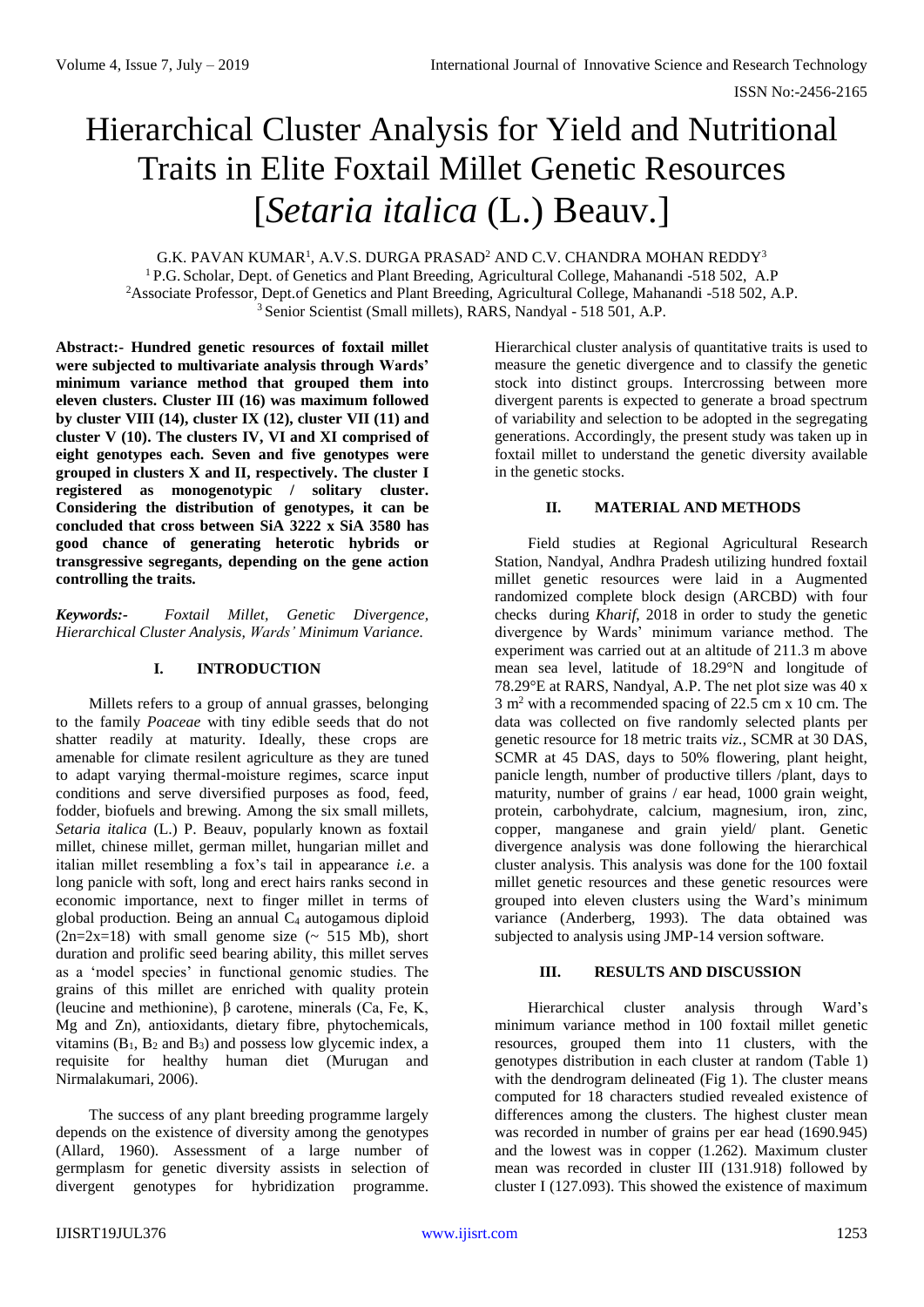genetic divergence among the genotypes in these clusters. Genotypes were grouped into clusters shown on the dendrogram. The dendogram divided the genotypes into 11 clusters and singleton as shown (Fig 1). Genotype SiA 3222*,* grouped as a singleton can used widely in breeding programmes to improve the yield levels. Similar result was published by Ayesha *et al.* (2019) for assessment of genetic diversity in foxtail millet genotypes.

The constellation plot depicting relationship for the 100 genetic resources was also shown (Fig 2). Clustering pattern divulged that majority of genotypes congegrated in cluster III (16) followed by cluster VIII (14), cluster IX (12), cluster VII (11) and cluster V (10). The clusters IV, VI and XI comprised of eight genotypes each. Seven and five genotypes were grouped in clusters X and II, respectively. The cluster I registered as monogenotypic / solitary cluster might have resulted due to geographic barriers preventing gene flow or intensive natural and human selection for diverse and adaptable gene complexes.

Estimates of genetic distance matrix was based on 18 metric traits for all pair wise combinations of (100×99)/2 =4950 for the 100 foxtail millet genotypes (data not shown). The observed genetic distance ranged from 2.455 (SiA3657and SiA 3085) to 12.029 (SiA 3222 and SiA 3580) pair wise combinations reflecting the wide diversity

among the genotypes. The genotypes with high genetic distance can be utilized directly as potent parents in breeding programmes to achieve improved yields.

The clusters obtained using Ward's method indicated that the highest genetic distance of 12.029 was between SiA 3222 and SiA 3580. Genotype SiA 3222*,* grouped as a singleton can be used widely in breeding programmes to improve the yield levels. Considering the distribution of genotypes, it can be concluded that cross SiA 3222 x SiA 3580 has enormous potential in generating heterotic hybrids or transgressive segregants.

## **REFERENCES**

- [1]. Allard, R.W. 1960. Principles of Plant Breeding. John Wiley and Sons Inc., New York. pp. 485.
- [2]. Anderberg, M.R. 1993. Cluster Analysis for Application. Academic Press, New York.
- [3]. Ayesha, M.D and Babu, D.R. 2019b. Genetic divergence studies in foxtail millet [*Setaria italica* (L.) Beauv.]. *Electronic Journal of Plant Breeding,* 10  $(1): 18 - 29.$
- [4]. Murugan, R and Nirmala kumari, A. (2006). Genetic divergence in foxtail millet*.* (*Setaria italica* (L.) Beauv). *Indian Journal of Genetics*. 66(4):339- 340.

| <b>Cluster</b><br>No. | No. of<br>genotypes | Name of genotype (S)                                                                                                                                                     |  |  |  |  |  |  |  |  |  |
|-----------------------|---------------------|--------------------------------------------------------------------------------------------------------------------------------------------------------------------------|--|--|--|--|--|--|--|--|--|
| I                     | Ι.                  | SiA 3222                                                                                                                                                                 |  |  |  |  |  |  |  |  |  |
| $\rm{II}$             | 5                   | SiA 3323, SiA 3496, SiA 3409, SiA 3282 and SiA 3291                                                                                                                      |  |  |  |  |  |  |  |  |  |
| Ш                     | 16                  | SiA 3657, SiA 3085 (C), SiA 2662, SiA 4155, SiA 2674, SiA 3737, SiA 3754, SiA 2745, SiA<br>3639, SiA 2579, SiA 3430, SiA 2737, SiA 3492, SiA 4107, SiA 3851 and SiA 3511 |  |  |  |  |  |  |  |  |  |
| IV                    | 8                   | SiA 3611, SiA 4027, SiA 3701, SiA 3429, SiA 3580, SiA 3498, SiA 4044 and SiA 3674                                                                                        |  |  |  |  |  |  |  |  |  |
| V                     | 10                  | SiA 3627, SiA 3577, SiA 3588, SiA 3560, SiA 4013, SiA 3554, SiA 2850, SiA 1266, SiA 4005<br>and $SiA$ 3469                                                               |  |  |  |  |  |  |  |  |  |
| VI                    | 8                   | SiA 3559, SiA 3969, SiA 4180, SiA 3753, SiA 3513, SiA 4182, SiA 2844 and SiA 3281                                                                                        |  |  |  |  |  |  |  |  |  |
| VII                   | 11                  | SiA 4061, Prasad (C), SiA 4179, SiA 2856, SiA 3971, SiA 3423, SiA 3965, SiA 3972,<br>Suryanandi (C), SiA 3516 and SiA 3038                                               |  |  |  |  |  |  |  |  |  |
| <b>VIII</b>           | 14                  | SiA 4036, SiA 3697, SiA 2671, SiA 4020, SiA 2713, SiA 2663, SiA 3827, SiA 2667, SiA 3908,<br>SiA 4016, SiA 3793, SiA 3422, SiA 2864 and SiA 3436                         |  |  |  |  |  |  |  |  |  |
| IX                    | 12                  | SiA 2849, SiA 3462, SiA 3894, SiA 3419, SiA 3643, SiA 4009, SiA 3156 (C), SiA 3465, SiA<br>4114, SiA 4068, SiA 3749 and SiA 4141                                         |  |  |  |  |  |  |  |  |  |
| X                     | 7                   | SiA 805, SiA 3756, SiA 3413, SiA 3435, SiA 3499, SiA 3420 and SiA 4045                                                                                                   |  |  |  |  |  |  |  |  |  |
| XI                    | 8                   | SiA 2697, SiA 3855, SiA 4181, SiA 2757, SiA 4063, SiA 1244, SiA 2681 and SiA 4167                                                                                        |  |  |  |  |  |  |  |  |  |

Table 1:- Clustering pattern of 100 foxtail millet [*Setaria italica* (L.) Beauv.] genotypes by Ward's minimum variance method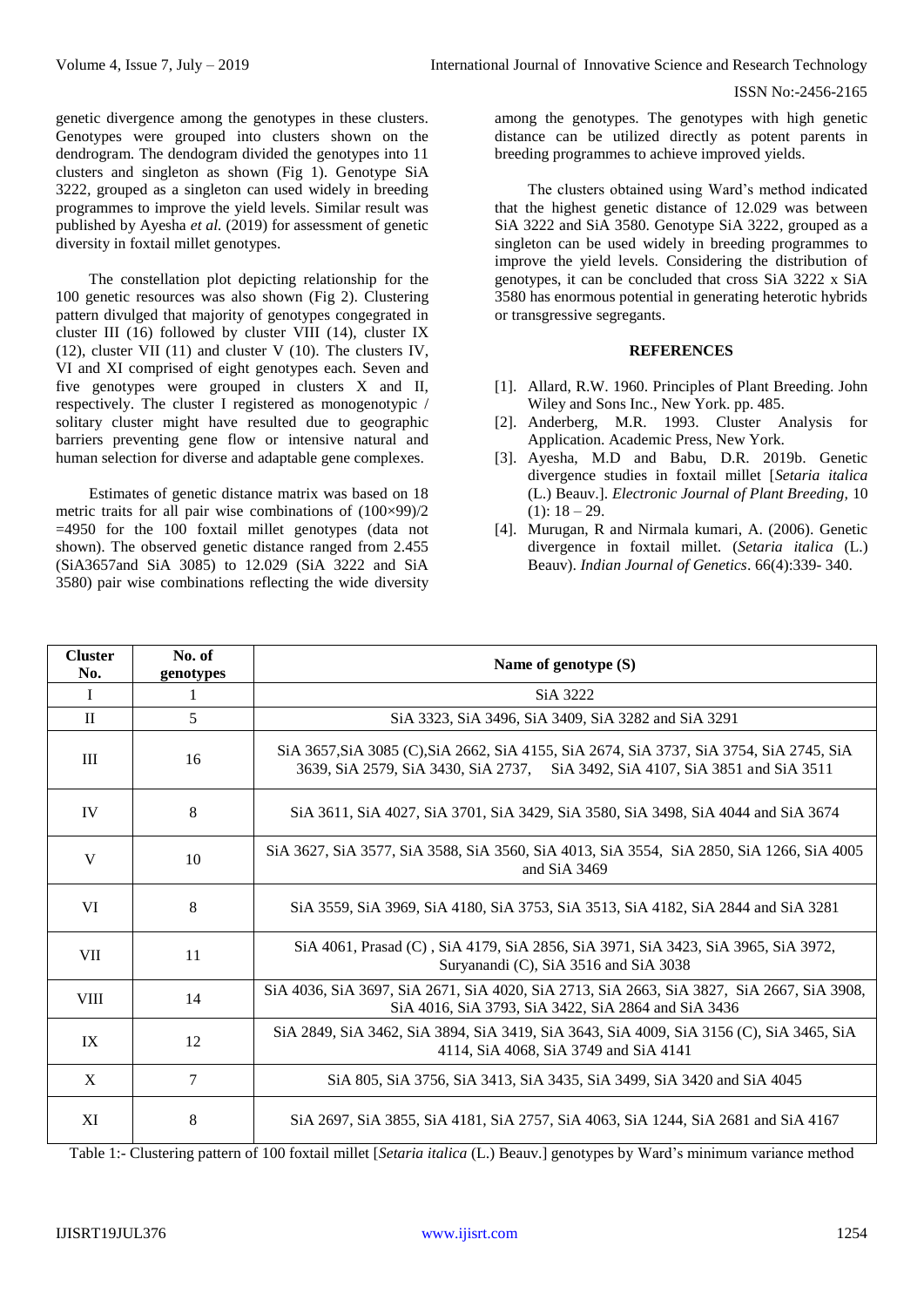ISSN No:-2456-2165

| <b>Cluster</b> | <b>SCMR</b><br>at 30<br>DAS | <b>SCMR</b><br>at $45$<br><b>DAS</b> | Days to<br>50%<br>flowering | Plant<br>height<br>(cm) | Panicle<br>length<br>(c <sub>m</sub> ) | No. of<br>prod.<br>tillers<br>/plant | Days to<br>maturity | No of<br>Grains / ear<br>head | 1000<br>grain<br>wt(g) | Protein<br>(g/100g) | Carbohydrate<br>(g/100g) | Calcium<br>(mg/100g) | <b>Magnesium</b><br>(mg/100g) | Iron<br>(mg)<br>100g | Zinc<br>(mg)<br>100g | Copper<br>(mg/<br>100g | Manganese<br>(mg)<br>100g | Grain<br>yield/<br>plant (g) | Mean    |
|----------------|-----------------------------|--------------------------------------|-----------------------------|-------------------------|----------------------------------------|--------------------------------------|---------------------|-------------------------------|------------------------|---------------------|--------------------------|----------------------|-------------------------------|----------------------|----------------------|------------------------|---------------------------|------------------------------|---------|
|                | 46.625                      | 65.906                               | 32.094                      | 109.960                 | 14.526                                 | 1.035                                | 60.156              | 1816.662                      | 2.501                  | 12.886              | 63.022                   | 32.122               | 12.003                        | 4.411                | 1.622                | 0.983                  | 1.688                     | 9.469                        | 127.093 |
| 2              | 41.848                      | 50.111                               | 42.694                      | 134.940                 | 12.366                                 | 2.401                                | 77.956              | 1765.994                      | 2.015                  | 13.593              | 58.611                   | 21.669               | 12.076                        | 8.330                | 2.762                | 0.952                  | 2.110                     | 5.656                        | 125.338 |
| 3              | 48.216                      | 52.928                               | 44.948                      | 158.848                 | 18.441                                 | 3.459                                | 83.756              | 1812.746                      | 3.135                  | 13.996              | 59.794                   | 23.828               | 14.412                        | 14.501               | 2.980                | 1.113                  | 2.265                     | 15.154                       | 131.918 |
|                | 45.105                      | 49.512                               | 46.469                      | 150.861                 | 17.866                                 | 4.024                                | 82.875              | 1660.770                      | 2.762                  | 13.228              | 55.845                   | 25.396               | 22.272                        | 20.720               | 3.119                | 1.856                  | 2.443                     | 9.963                        | 123.060 |
| 5              | 45.479                      | 54.429                               | 44.719                      | 154.944                 | 17.926                                 | 3.977                                | 83.681              | 1666.348                      | 3.081                  | 15.047              | 65.304                   | 25.227               | 23.341                        | 11.423               | 4.770                | 1.047                  | 2.685                     | 12.396                       | 124.212 |
| 6              | 47.422                      | 54.025                               | 45.782                      | 154.495                 | 17.842                                 | 3.972                                | 81.062              | 1646.173                      | 2.921                  | 13.691              | 65.408                   | 21.485               | 11.946                        | 10.016               | 5.615                | 0.992                  | 3.424                     | 12.256                       | 122.140 |
|                | 47.265                      | 52.698                               | 42.327                      | 137.578                 | 15.057                                 | 3.522                                | 79.832              | 1652.522                      | 2.891                  | 14.312              | 59.268                   | 27.504               | 14.691                        | 10.602               | 3.140                | 1.330                  | 2.258                     | 11.426                       | 121.012 |
| 8              | 47.062                      | 51.965                               | 47.523                      | 149.650                 | 17.868                                 | 4.632                                | 82.299              | 1603.519                      | 2.977                  | 13.271              | 69.321                   | 24.854               | 12.879                        | 7.869                | 2.646                | 1.017                  | 2.027                     | 12.321                       | 119.650 |
| -9             | 46.763                      | 58.655                               | 44.367                      | 148.830                 | 18.798                                 | 3.316                                | 82.737              | 1561.049                      | 2.972                  | 14.997              | 62.415                   | 22.720               | 12.666                        | 7.565                | 2.720                | 1.111                  | 2.111                     | 9.850                        | 116.869 |
| 10             | 42.112                      | 55.277                               | 45.451                      | 145.213                 | 17.764                                 | 5.300                                | 81.120              | 1678.254                      | 2.790                  | 14.459              | 54.205                   | 21.775               | 16.598                        | 8.693                | 2.821                | 0.890                  | 2.238                     | 7.759                        | 122.373 |
| 11             | 47.117                      | 53.653                               | 45.250                      | 149.714                 | 18.621                                 | 3.985                                | 83.656              | 1736.364                      | 2.983                  | 14.440              | 62.520                   | 22.360               | 11.236                        | 8.919                | 2.586                | 2.592                  | 2.115                     | 10.796                       | 126.606 |
| Mean           | 45.910                      | 54.469                               | 43.784                      | 145.003                 | 17.007                                 | 3.602                                | 79.921              | 1690.945                      | 2.821                  | 13.993              | 61.428                   | 24.449               | 14.920                        | 10.277               | 3.162                | 1.262                  | 2.306<br>Go to            | 10.641                       |         |

Table 2:- Mean values of eleven clusters estimated by Ward's minimum variance method in 100 foxtail millet [*Setaria italica*  (L.)Beauv.] genotypes

**Note:** Bold figures indicate minimum and maximum values in each characte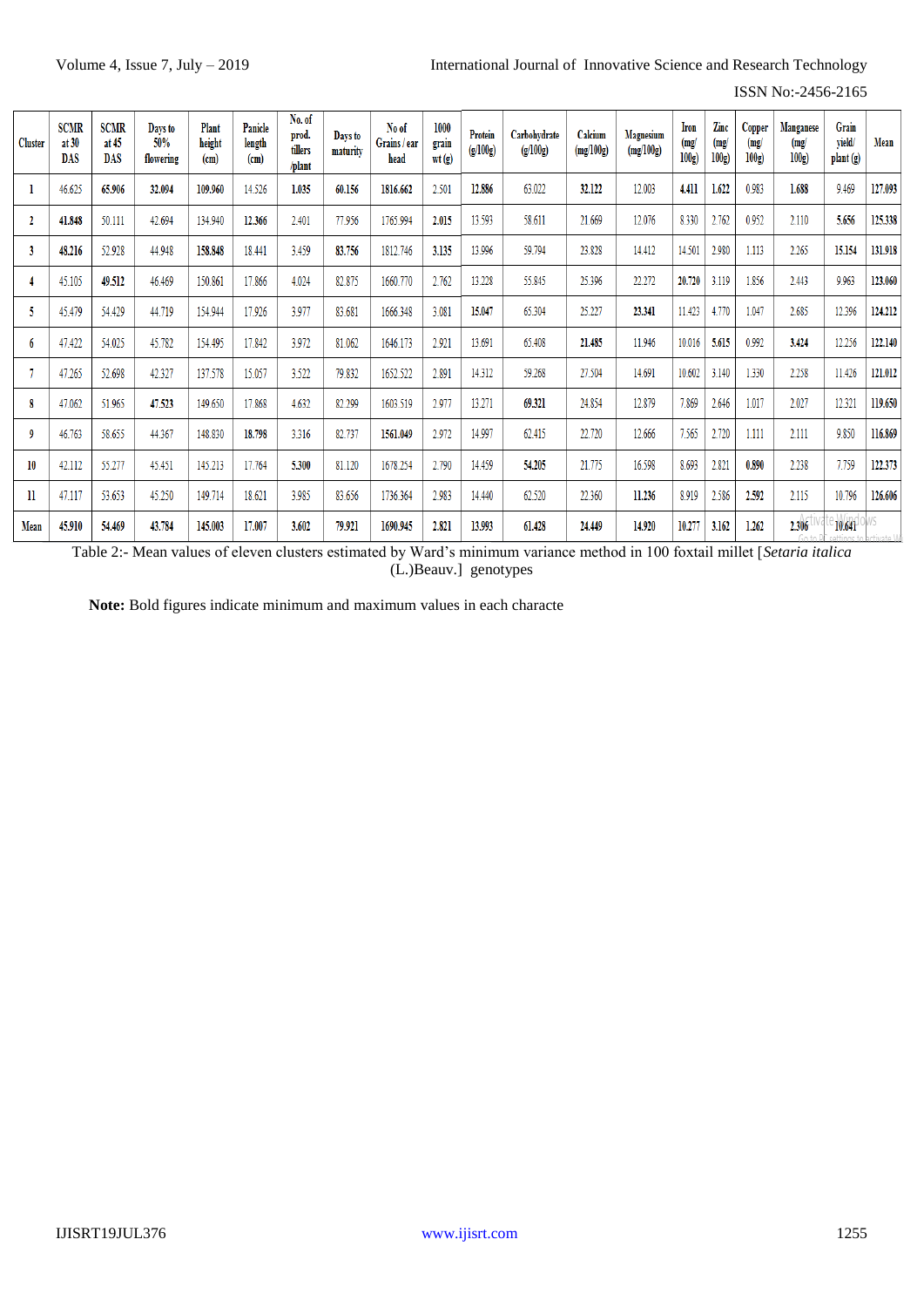### ISSN No:-2456-2165



Fig. 1:- Dendrogram showing relationship of 100 foxtail millet [*Setaria italica* (L.) Beauv.] genotypes in 11 clusters based on Euclidean<sup>2</sup> distance